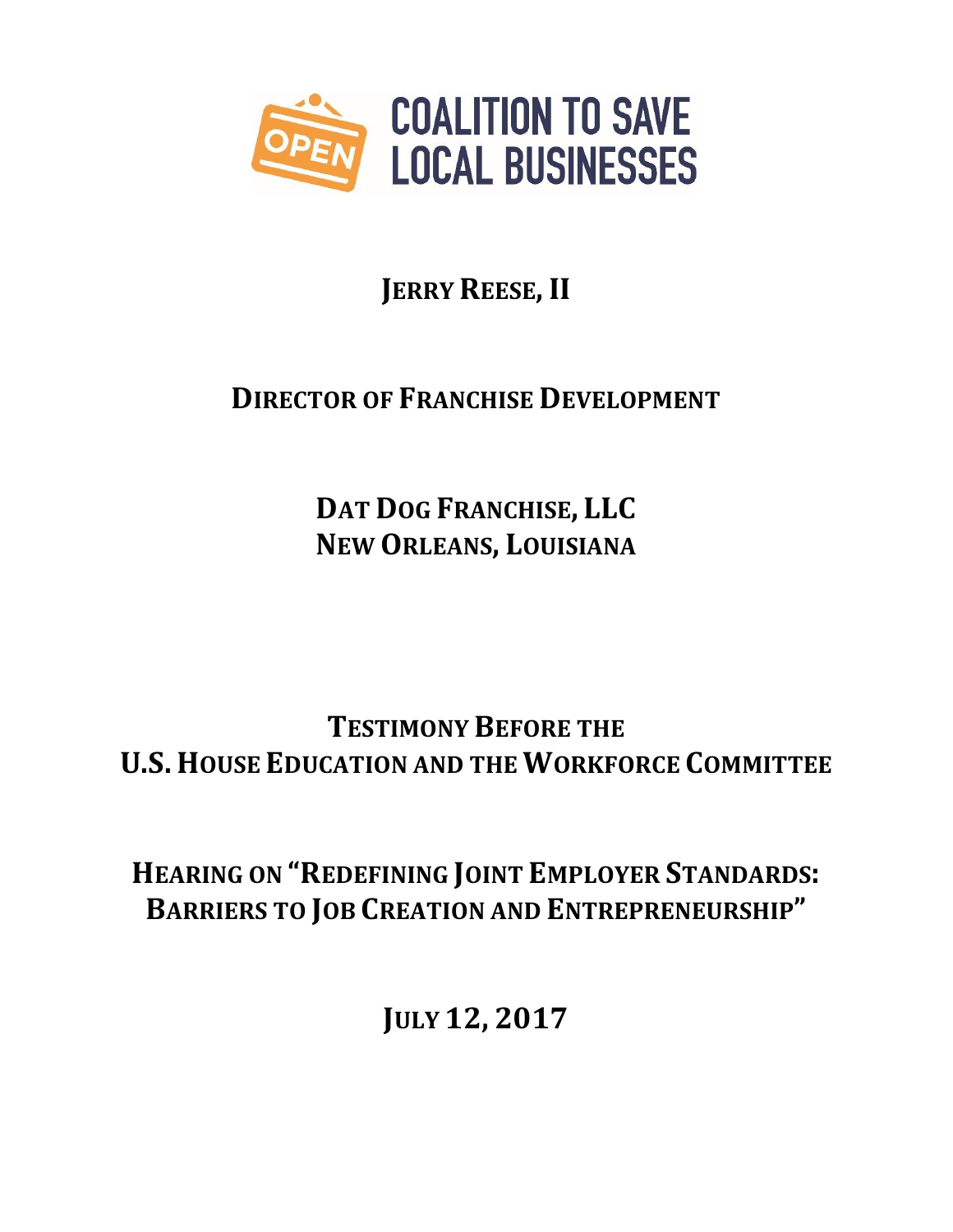Good morning Chairwoman Foxx, Ranking Member Scott, and distinguished members of the Committee. My name is Jerry Reese, and I am the Director of Franchise Development for the New Orleans-based Dat Dog Franchise. I am truly honored to be here today and want to thank you for your invitation. I am grateful to the Committee for taking an interest in the variety of regulatory issues impacting local businesses throughout the nation, most specifically today's topic of "joint employer."

I am here today to speak on behalf of the Coalition to Save Local Businesses, which consists of thousands of small businesses throughout the United States that are truly confused and impeded by the inconsistent, expanding joint employer standard that has come out of Washington, D.C. We are a diverse group of locally owned, independent small businesses, associations and organizations seeking fairness and clarity on the new rules of the unlimited joint employer liability doctrine.

Simply put, the question of when an employer should be held liable as a jointemployer is an unsettled question of law, and Congress should settle it. That is why our Coalition is calling upon Congress to return to the very successful, traditional joint employer standard that helped businesses grow and succeed for decades. Your actions on this matter will surely help restore certainty to small businesses and American workers.

Thank you, again, for the opportunity to tell you more about Dat Dog, our passion for contributing to our communities through a variety of charitable activities, and why we believe the joint employer issue before us today is worthy of congressional consideration.

#### **ABOUT DAT DOG**

Dat Dog is the kind of neighborhood establishment that simply aims to put a smile on our guests' faces, and we've been pretty successful in our efforts. Our lighthearted and wholesome environment reminds visitors of a fun afternoon at the ballpark, a picnic with family and friends, or a perfectly warm summer day on the beach.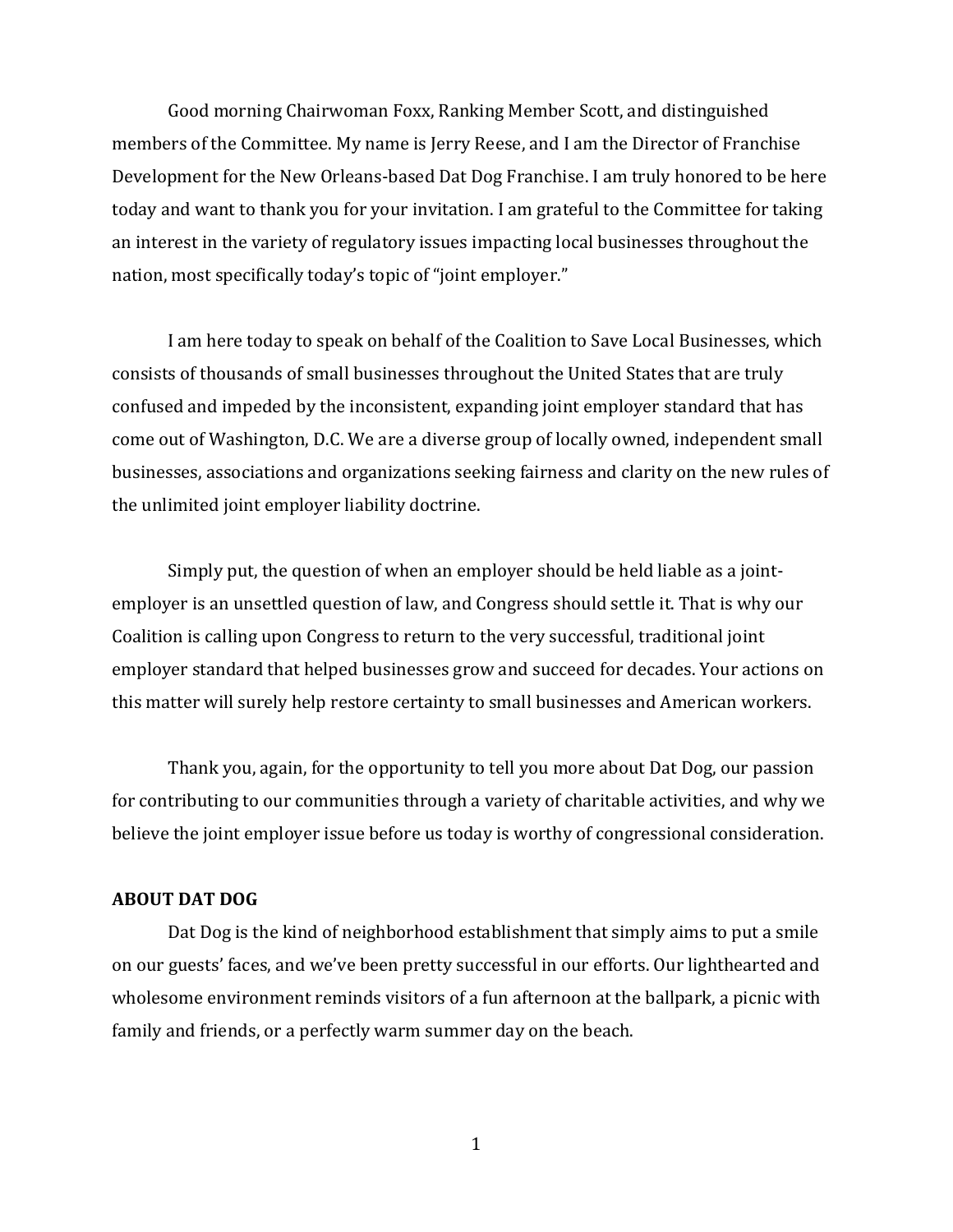Founded by a fellow son of New Orleans, Constantine Georges, the first Dat Dog opened on Feb. 14, 2011 in a 475-square-foot shack in a post-Hurricane Katrina neighborhood. Together with Executive Chef Alex Ventura and Beverage Director Alexa Ballard, Constantine built a one-of-a-kind New Orleans-style restaurant known for its quirky hot dog combinations, with sausages made from crawfish, alligator, and duck, in addition to traditional beef and vegetarian and vegan options. We feature more than 30 toppings, including unconventional options like blackberry sauce, guacamole and crawfish etouffee.

Dat Dog, however, is so much more than its food and drink offerings. Constantine's vision has quickly grown and evolved from a tiny hot dog stand into an honest-to-goodness community center, where we strive to keep putting a smile on the faces of our neighbors by inviting them in for art markets, trivia nights, charitable events and fundraisers, Mardi Gras krewe parties, and many other special events that benefit the community.

As with many locally owned businesses, philanthropic giving and social good are built into Dat Dog's DNA. We regularly host fundraising events on- and off-site for causes of all kinds, including organizations related to animal welfare, at-risk youth, and education. Dat Dog doesn't just write checks; we engage in our community to make a difference by doing something that matters.

Perhaps our greatest contribution as a local business is our involvement with the Son of a Saint organization, which helps better the lives of young boys who have become fatherless due to their father's incarceration, death or abandonment. My colleagues at Dat Dog and I have spent countless hours doing everything with bringing food to fundraising events to teaching these fatherless boys how to fish, play chess, and even shave.

In addition to our community outreach, we also invite organizations to use our facilities as their own home base. For example, the recently dedicated Krewe of Freret Courtyard at one of our Dat Dog locations has emerged as the official meeting space for the local Carnival organization, which supports local industry, conducts service events that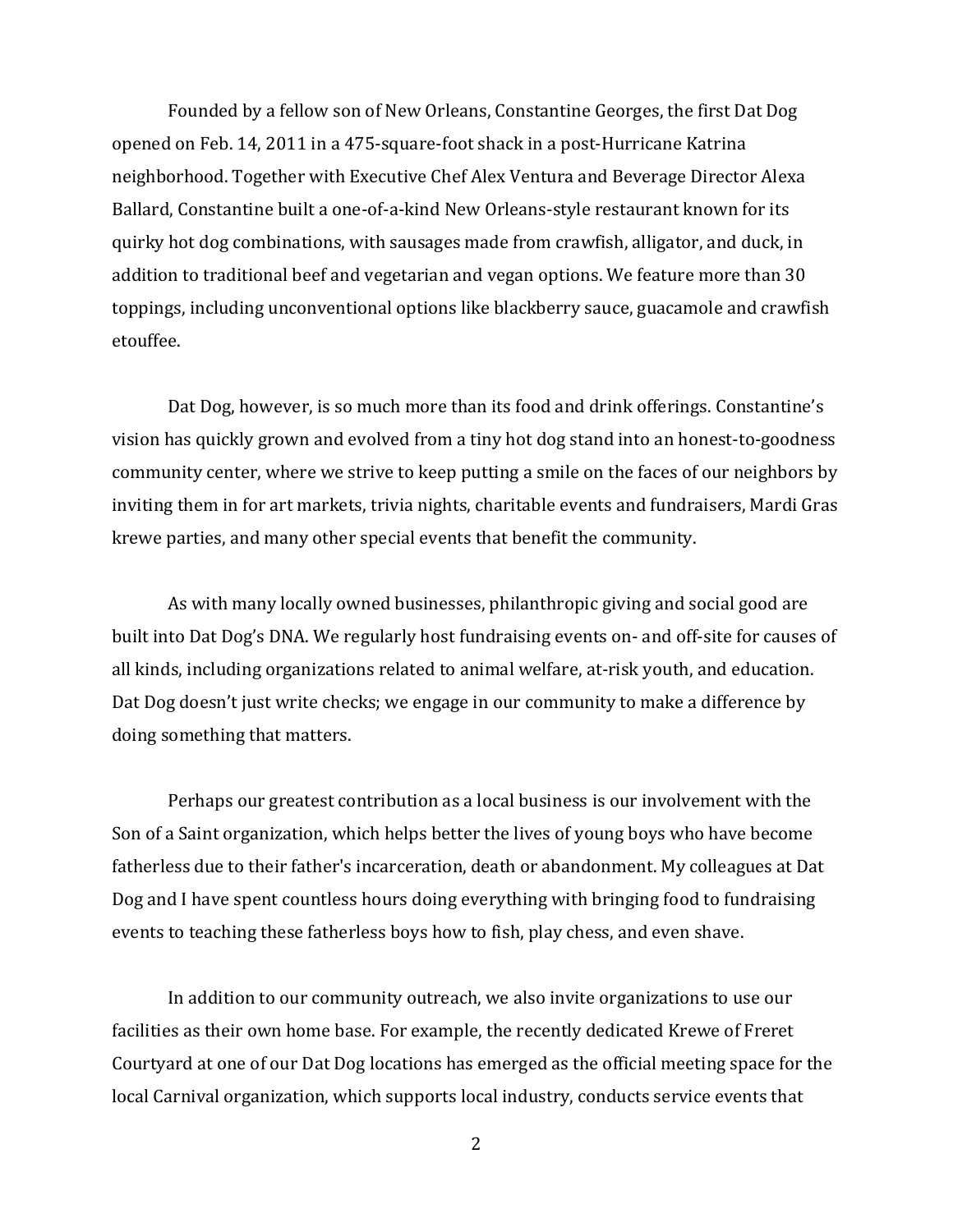benefit the city at large, and aims to preserve the longevity of the Mardi Gras tradition. And during the holidays, Dat Dog offers free hot dogs to anyone who drops off toys at our local Children's Hospital, in addition to other outreach we conduct in the community to help families in need have a memorable holiday. These are just a few of the ways that we give back, and we are always striving to do more.

From the very beginning, Constantine's community-focused business concept inspired me. I worked hard and rose through the ranks at Dat Dog, starting as a part-time employee while I earned a bachelor's degree in Journalism and Political Science at Loyola University. I joined the corporate office after graduation, and I started the franchising division in December 2016. Within its first 6 months, our newly introduced franchise brand has produced 28 potential units, and only powers outside our control would prevent our continued growth.

#### **IMPACT OF EXPANDED JOINT EMPLOYER STANDARD**

As Dat Dog's business flourished, our next logical step was to provide franchise opportunities to other enthusiasts. Today, I am Dat Dog's one-man franchising band, but we are hopeful that I will be able to expand our franchise team with new hires soon. Implementing our expansion plan will certainly depend on Congress's willingness to help address regulatory obstacles that make the future growth of small businesses, like ours, uncertain.

At Dat Dog, we provide our franchisees a certain level of independence with which they can operate their business, allowing them to offer flexible concepts for their restaurants, like indoor/outdoor dining, areas for live music, beer gardens or art markets. Through our brand's proven record of success in its neighborhoods, we decided that the best way to grow was to offer our brand to franchise owners who, like us, have a personal stake in their own communities, while making sure that there was enough wiggle room for them to have fun. We didn't want to drop a corporate restaurant in a faraway place like Washington, D.C., for example; we wanted to ensure that we were selecting owners who also believe that we are more than a restaurant, but rather a well-functioning community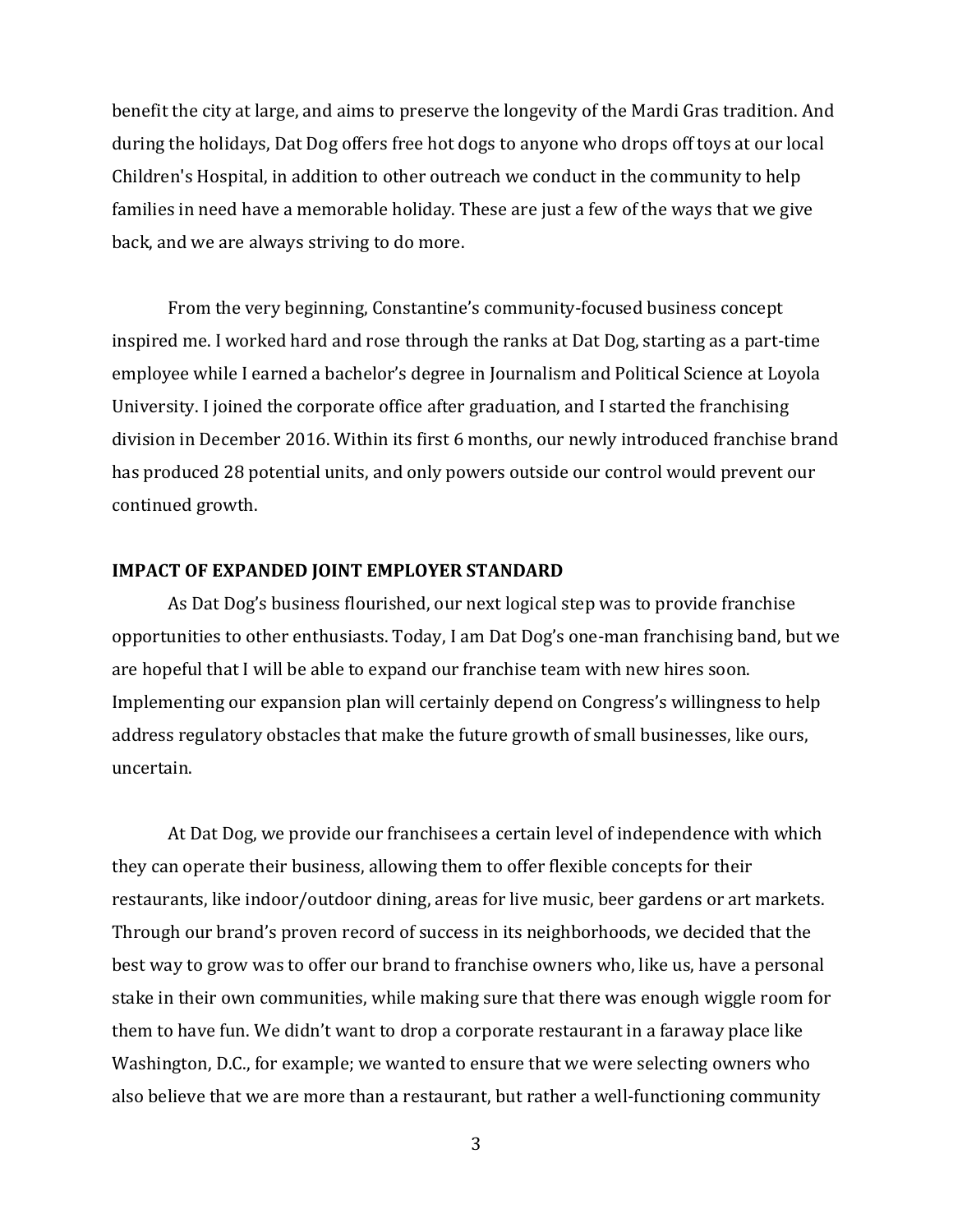partner. Furthermore, we want those owners to have the freedom to hire good workers and present an atmosphere that makes visitors happy.

Through our franchise program, we are on track to add 28 stores this year to our existing four corporate locations, with a fifth corporate location opening this summer. Our existing 145-person employee team will grow exponentially, with hiring and training increasing in full force. And we aren't stopping there. We have plans to further expand in the Gulf South region, focusing on Louisiana, Texas, Mississippi, Alabama, Tennessee and the Florida panhandle. But as with any business that is fortunate enough to grow, we now face new risks. Joint employer is the most prominent risk on our minds.

For three decades, the "direct" and "immediate" control joint employer standard provided clarity about small business's legal obligations and fairness for businesses of all sizes. But the NLRB's 2015 *Browning-Ferris* decision invented a new definition of joint employer, that is, any business that has direct, "indirect" or even "reserved" yet unexercised control. The policy is so broad and unpredictable; nearly any business could run afoul of such unlimited joint employer liability.

The most important part of our business's success rests in the hands of our wonderful and competent people. They are the faces of our restaurants at each location, and we rely on them each day. Of course, all our current restaurants are corporate-owned and we hire our own employees. As we begin to franchise, however, the most important aspect of my position as the director of franchise development is in training future franchise owners, so that they can hire their own wonderful and competent employees.

But employee training is a great example of the confusion that lies within the very real threat to local businesses from a joint employer standard based on direct, indirect and reserved control. Franchise companies naturally want to pass along their expertise and experience to as many people as possible within their system. But now franchise brands are limited by only being able to train franchise employees if the training is deemed necessary to ensuring brand standards. While no business can afford to have a poorly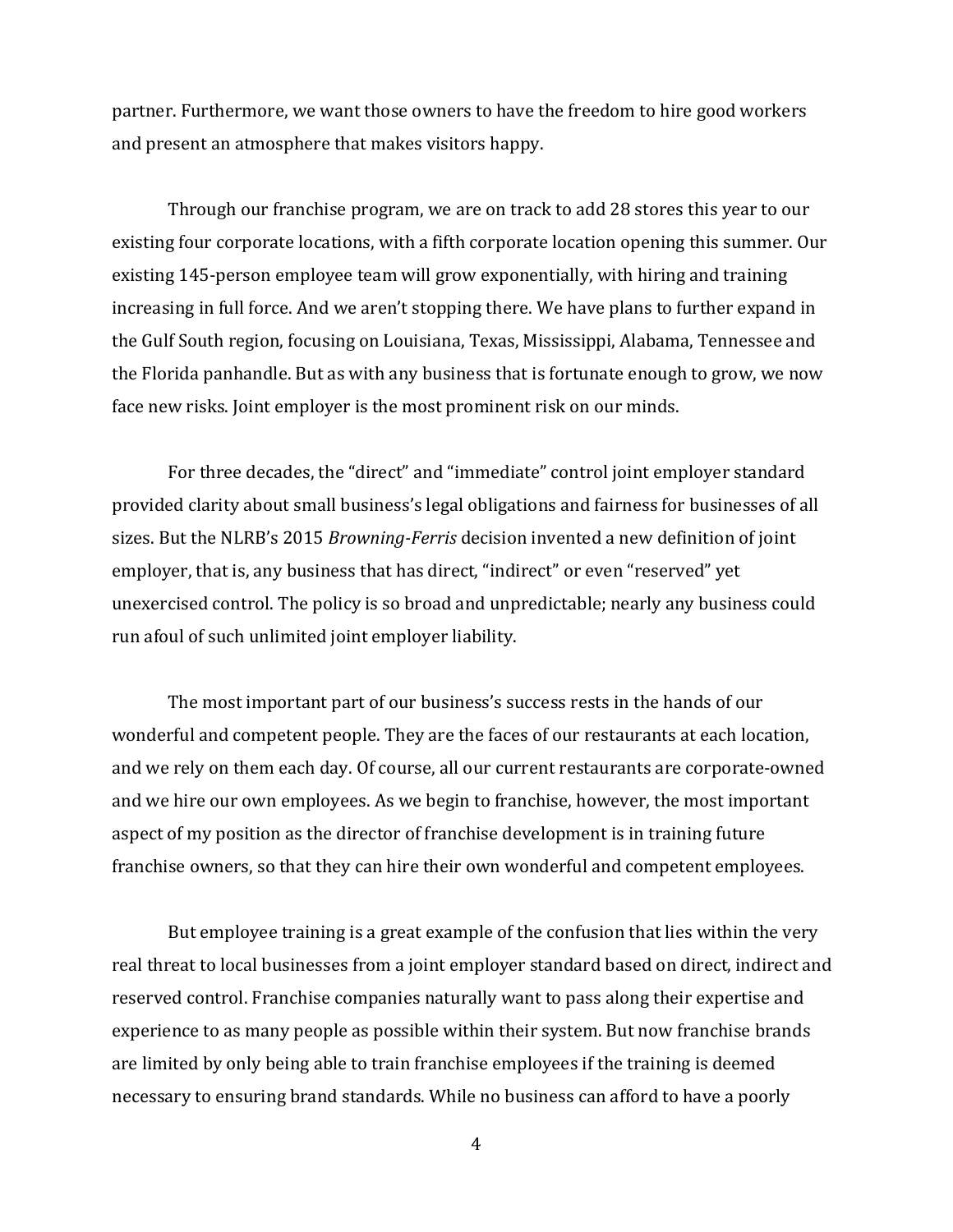trained work force, locally owned businesses are now faced with the question of how to train employees in your system to uphold brand standards with the all-too-real threat of joint employment liability looming over all of us.

Madam Chair, thanks to the mess created by the National Labor Relations Board, franchising is caught in an unworkable Catch-22. On one hand, franchisors must impose a series of operational standards upon franchisees to maintain brand standards and consistency. But on the other hand, these fundamental operational standards have served as the basis for regulators to name franchisors as joint employers of their franchisees' employees.

Increased joint employer liability comes at a high legal and operational cost to both large and small businesses alike. But make no mistake about it: this policy disproportionally affects small businesses. Big corporations have the resources, the attorneys, and the economies of scale to adapt to joint employer. If they're slapped with a joint employer claim, they can better afford to defend themselves and weather the storm. It's the small employers like Dat Dog that may run out of resources before we even get started.

The spirit of franchising – that we're in business for ourselves but not by ourselves – may not survive this misguided policy. This policy pits the little guy against the big. We can no longer be in this together; it's every entity for itself. That's not the dream on which America was built.

I believe – or at least, I hope – that this new joint employer policy was never intended to affect franchising in the way that it has. But I am certain that Congress has the tools at its disposal to resolve this small business problem and provide all of us some certainty for the future.

What probably hurts the most is that, while businesses like ours are doing our best to navigate confusing joint employer law today, none of us can figure out who benefits from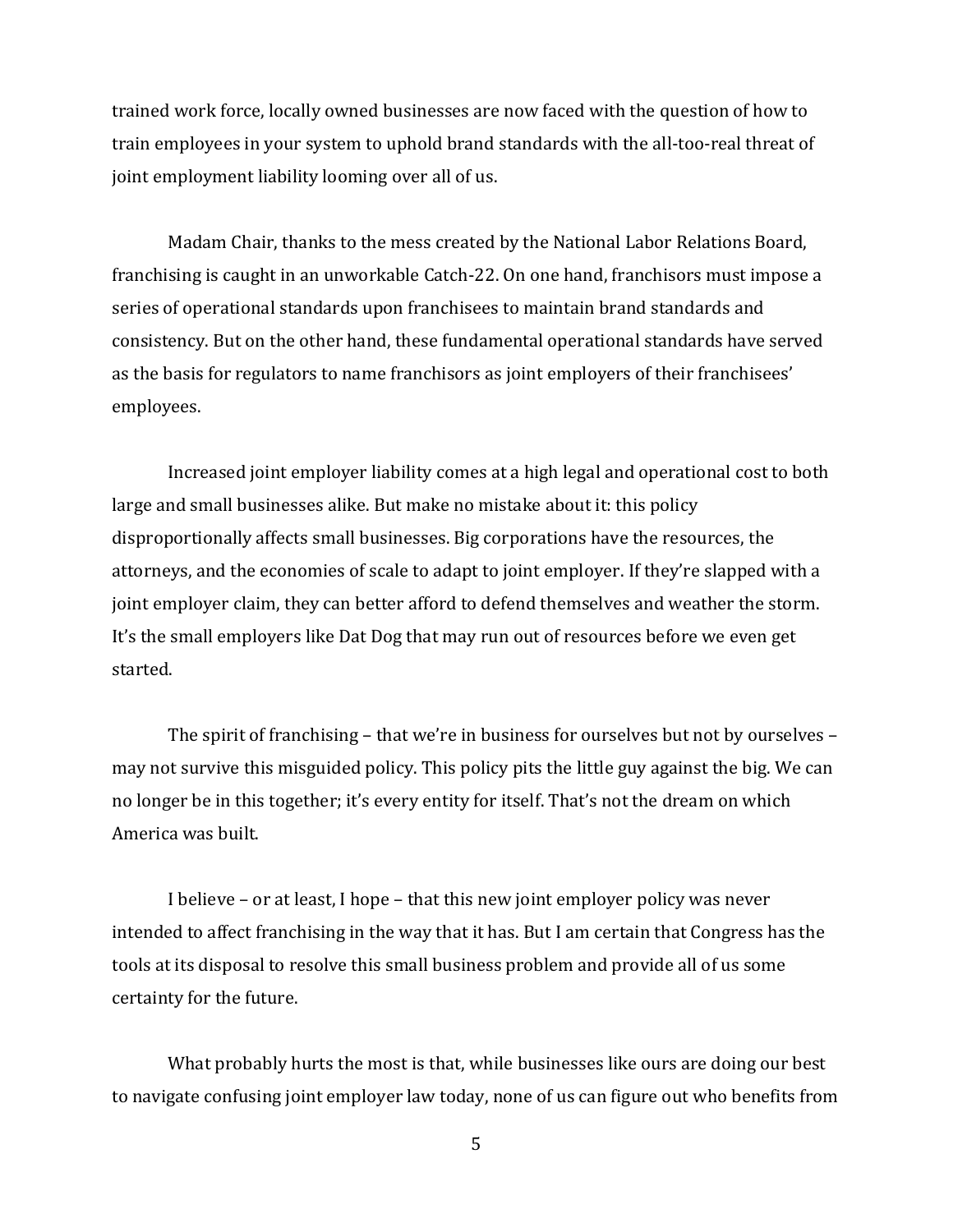unlimited joint employer liability. Whom among your constituents is better off because of joint employer? Who is calling for this policy? But meanwhile, all local businesses are frustrated and simply hoping we don't end up with serious joint employer harm like Commercial Interiors, DirecTV, Green JobWorks, Amazon, Microsoft, and so many others.

For decades, the American economy grew four or five percent each year – or more. But from 2011-2016, real U.S. Gross Domestic Product increased by only 1.6, 2.2, 1.5, 2.4, 2.4 and 1.6 percent each respective year, according to World Bank data. For the sake of our citizens, we can get back to the four percent growth America enjoyed as recently as the 1980s and 1990s, and removing the cloud of joint employer over local job creators would be a great step toward doing so.

### **CLOSING**

Our coalition of local businesses needs Congress to enact legislation that clears up the basic question of what is an employer. Every Member here today should think about what they can do to help small businesses in your communities – the little guys like Dat Dog – and what efforts will have an immediate impact. I know that no one in this room wants to make it harder for businesses to grow and create jobs, provide livelihoods to our employees and serve our neighbors.

Along with thousands of franchise colleagues and members of the Coalition to Save Local Businesses, I ask you all to support us as we make clear our concerns. We believe in the franchise business model – and so many other business models that feature construction companies, manufacturers, retailers and service providers. We hope we'll continue to have your support.

I am proud to represent this great company and we are eager to bring a little slice of my hometown to other U.S. locations. I truly believe that, together, we can ensure that Dat Dog – and every business that shares a similar mission – continues to thrive in its efforts to contribute some of its signature "happiness" to communities beyond New Orleans.